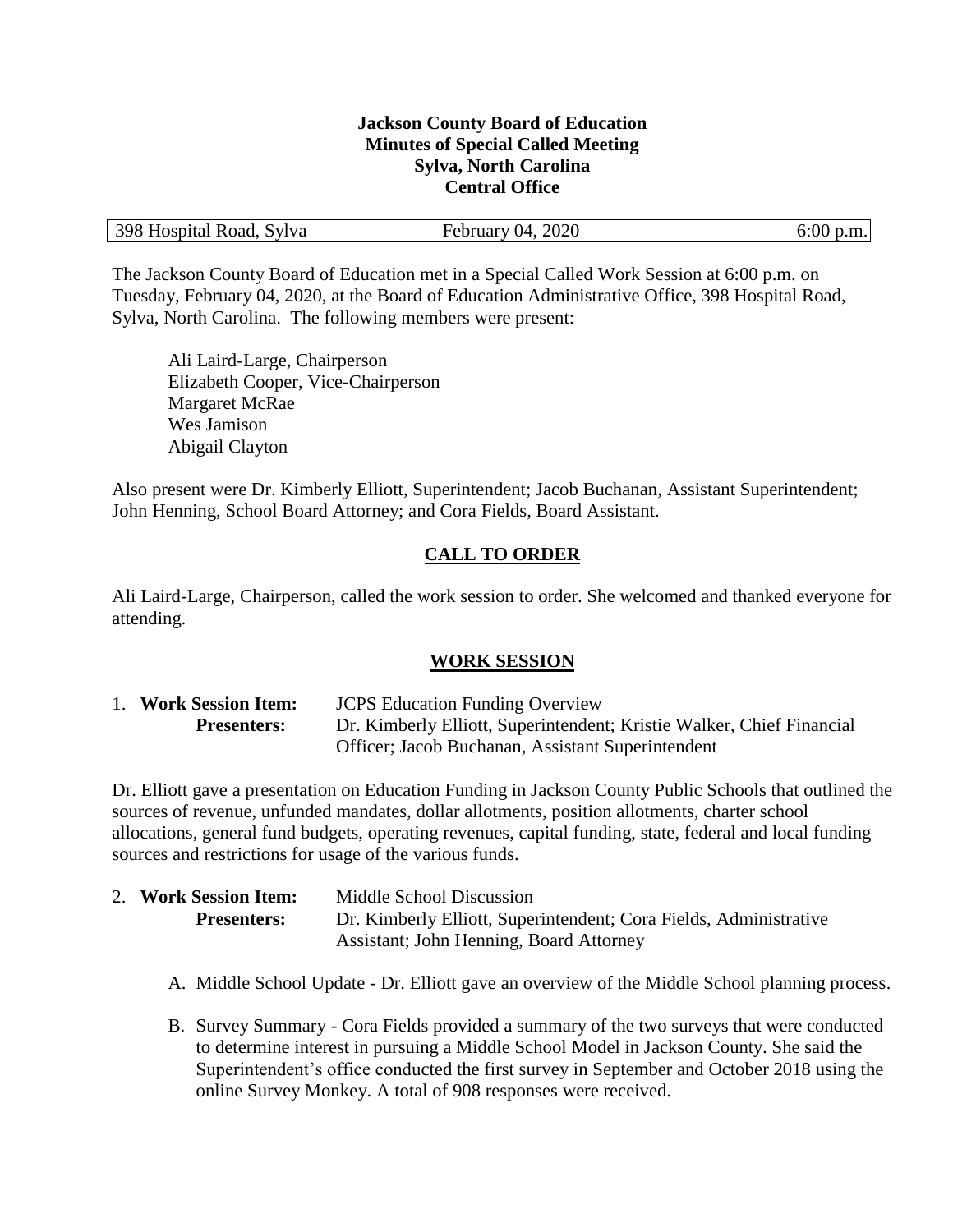- C. Referendum Update John Henning gave an update on the process of having a Referendum on the ballot. He stated that it is up to the county to provide for the school districts capital needs. The local school district does not have the authority to tax or to enter into debt. The county is responsible for determining how to fund new buildings and improvements. He also stated that the Board of Education and County Commissioners have always had a productive working relationship.
- 3. **Work Session Item:** Current Capital Needs and Future Prioritization of 10-year Plan **Presenters:** Dr. Kimberly Elliott, Superintendent; Jacob Buchanan, Assistant Superintendent

Dr. Elliott discussed the long term needs of the school system. She stated that 7 years ago the list included approximately 167 items. She said that she is proud to inform the board that many items have been taken care of and removed from the list including roofs and HVAC systems. Dr. Elliott said the remaining items have been refined to include a top priority list that includes:

Smoky Mountain High School ADA Ramp Football Stadium Smoky Mountain High School ADA Compliant Visitor Bathrooms/Concession Stand Fairview Elementary School Cafeteria Bus Garage Smoky Mountain High School Track on Jones Street property Blue Ridge School Gymnasium with Performance Stage Smoky Mountain High School Auxiliary Gymnasium Air Conditioning

### **OPEN SESSION FOR PUBLIC COMMENTS**

Ms. Laura Dills spoke to the board about making the Fairview Cafeteria a top priority on the facility improvements list. She said that it is difficult to separate her roles as a JCPS Director and parent of a Fairview student, and feels that a new FES cafeteria is a real need. She encouraged the board members to visit Fairview during lunch.

Ms. Julie Sylvester said that she attended this meeting to hear what the next steps to developing a Middle School in Jackson County will be. She asked the board how parents can be involved and offered to help. She said that her children may not benefit from a middle school due to the time involved in the process. Ms. Sylvester stated that we need more input from parents and shared her frustration that more parents are not involved, and again offered her help and support.

### **CLOSED SESSION**

*The board unanimously approved a motion by Mrs. Elizabeth Cooper and seconded by Mr. Wes Jamison, to enter into closed session pursuant to G.S. 143.318.11 for the following purposes: under subsection; (a) (1) to prevent the disclosure of privileged or confidential personnel information pursuant to G.S. 115C-319-32 and (a) (3) to discuss matters protected by attorneyclient privilege.*